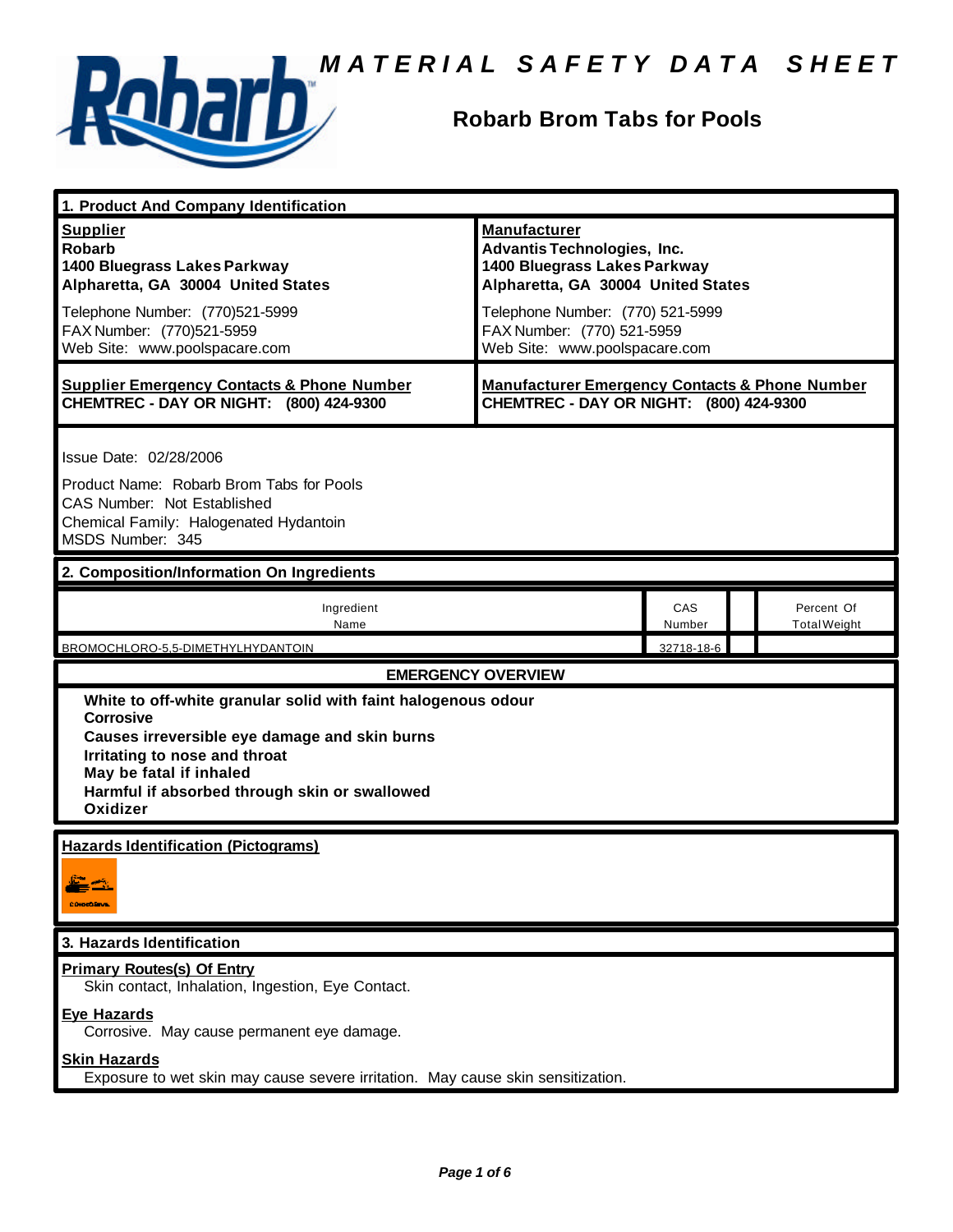# **Robarb Brom Tabs for Pools**

# **3. Hazards Identification - Continued**

### **Ingestion Hazards**

May be fatal if swallowed.

## **Inhalation Hazards**

Irritant to upper respiratory tract. Shortness of breath, headache and nausea.

## **Chronic/Carcinogenicity Effects**

There are no known chronic hazards.

## **Conditions Aggravated By Exposure**

Existing dermatitis may be aggravated by exposure.

# **4. First Aid Measures**

### **Eye**

Hold eyes open and rinse slowly and gently with water for 15-20 minutes. Remove contact lenses, if present, after the first 5 minutes, then continue rinsing eye. Call a poison control center or doctor for treatment advise.

### **Skin**

Take off contaminated clothing. If contact with skin: Brush off excess chmical and flush skin with cold water for at least 15 minutes. Call a poison control center or doctor for treatment advise.

### **Ingestion**

Call a physician or poison control center immediately for treatment advise. Have person sip a glass of water if able to swallow. Do not induce vomiting unless told to do so by the poison control center or doctor. NEVER GIVE ANYTHING BY MOUTH TO AN UNCONSCIOUS PERSON.

## **Inhalation**

If inhaled: Remove to fresh air. If person is not breathing, call 911 or an ambulance, then give artifical respiration, preferable by mouth-to-mouth, if possible. Call a poison control center or doctor for further treatment advise.

## **Note To Physician**

Probable mucosal damage may contraindicate the use of gastric lavage.

# **Fire Fighting (Pictograms)**



### **5. Fire Fighting Measures**

Flash Point: None °F Autoignition Point: N/A °F Flammability Class: Not flammable

### **Fire And Explosion Hazards**

Strong oxidizing agent. Forms explosive mixtures with combustible, organic or other easily oxidizable materials. When heated to decomposition, may release poisonous and corrosive fumes.

# **Extinguishing Media**

Dry powder, carbon dioxide or water spray.

### **Fire Fighting Instructions**

Cool containers with water spray. In closed stores, provide fire-fighters with self-contained breathing appratus in positive pressure mode.

## **6. Accidental Release Measures**

**Personal Precautions:**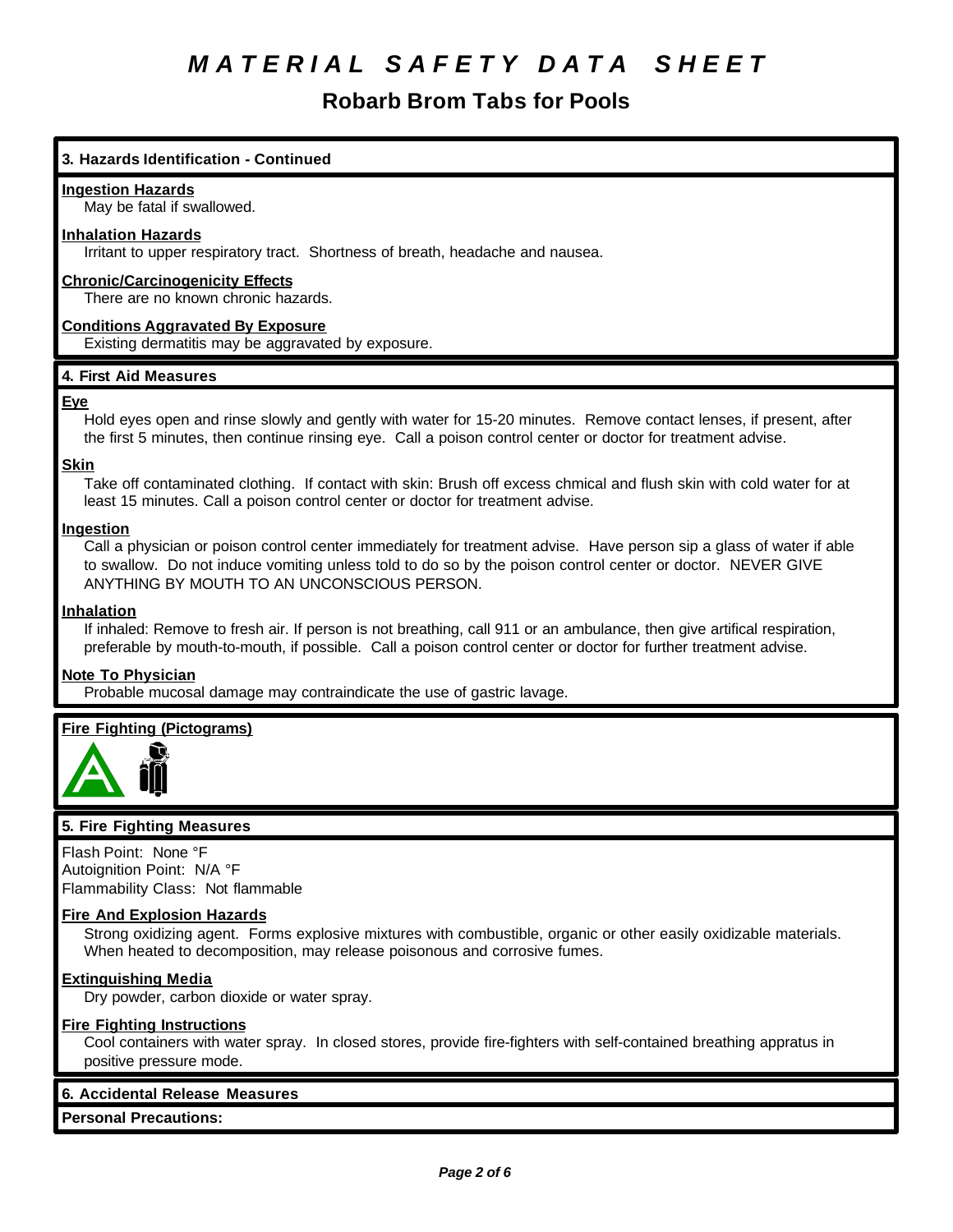# **Robarb Brom Tabs for Pools**

# **6. Accidental Release Measures - Continued**

Evacuate area. Use dust respirator, rubber gloves and chemical safety goggles.

# **Methods for Cleaning Up:**

Sweep up, place in a suitable container and hold for waste disposal. Avoid raising dust. Ventilate area and wash spill site after material pickup is complete. Avoid access to streams, lakes or ponds.

### **Handling & Storage (Pictograms)**



# **7. Handling And Storage**

**Handling Precautions** Keep containers tightly closed.

# **Storage Precautions**

Keep away from all sources of ignition. Recommended storage temperature below 30C. Store in a dry, well-ventilated area away from incompatible materials.

# **Protective Clothing (Pictograms)**



# **8. Exposure Controls/Personal Protection**

### **Engineering Controls**

Use local exhaust as necessary, especially under dusty conditions. Ventilation must be sufficient to maintain atmospheric concentration below exposure limit (TLV-TWA: 0.1 mg/m3).

## **Eye/Face Protection**

Chemical safety goggles

## **Skin Protection**

Body covering clothes and boots PVC gloves

### **Respiratory Protection**

Approved respirator

### **Other/General Protection**

Do not eat, smoke ro drink where material is handled, processed, or stored. Wash hands carefully before eating or smoking. Safety shower and eye bath should be provided.

### **9. Physical And Chemical Properties**

#### **Appearance**

White to off-white tablet

### **Odor**

Faint halogen odor.

Chemical Type: Mixture Physical State: Solid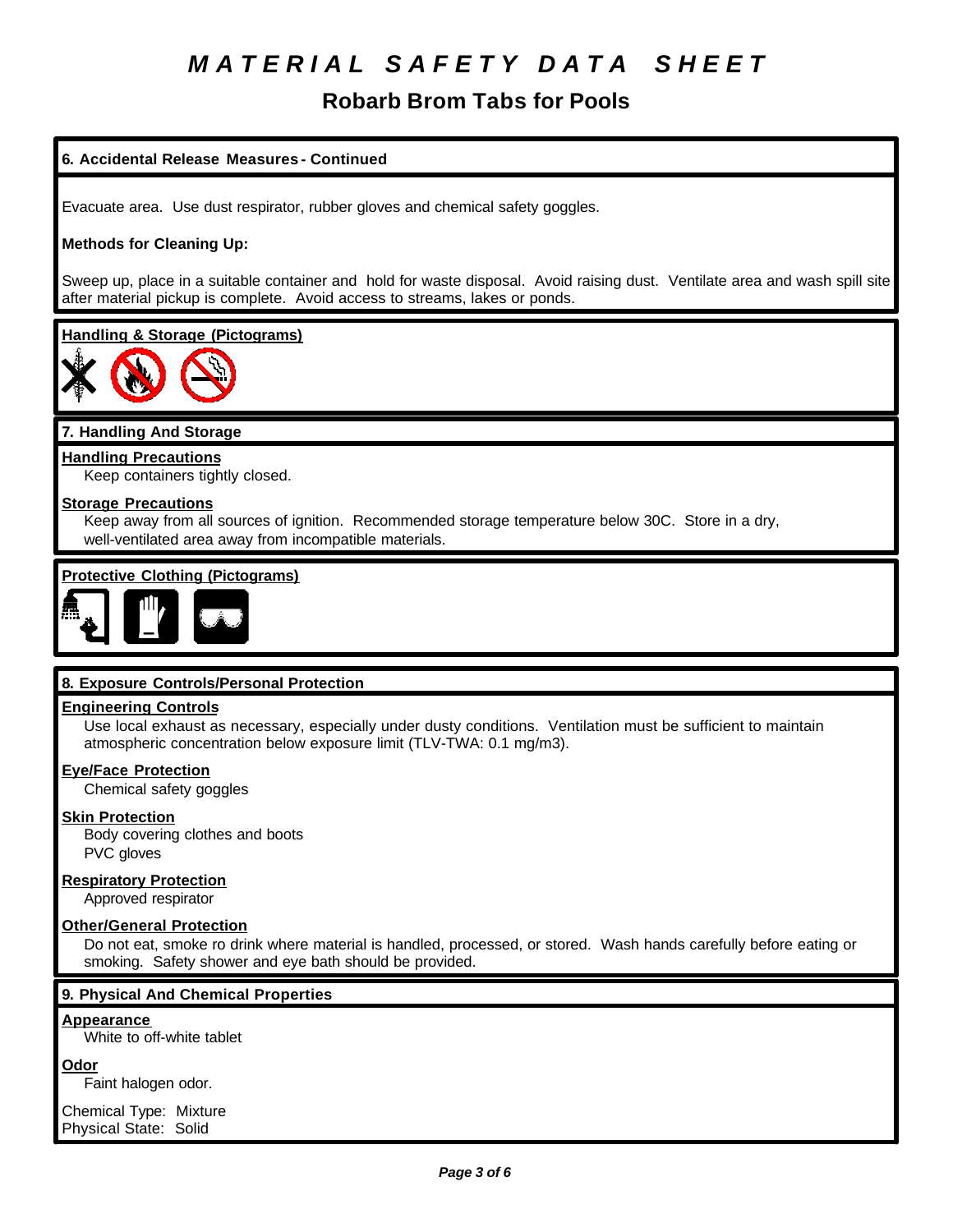# **Robarb Brom Tabs for Pools**

| 9. Physical And Chemical Properties - Continued                                                                                                                                                                                                                                                       |
|-------------------------------------------------------------------------------------------------------------------------------------------------------------------------------------------------------------------------------------------------------------------------------------------------------|
| Odor - Continued<br>Melting Point: N/A °F<br>Boiling Point: N/A °F<br>Specific Gravity: 1.8-2.0<br>Molecular Weight: 241.5<br>Vapor Pressure: 9.35x10(-3) Pa (25C)<br>Vapor Density: N/A<br>Solubility: 0.22g/100ml in water<br>Evaporation Rate: N/A                                                 |
| 10. Stability And Reactivity                                                                                                                                                                                                                                                                          |
| Stability: Stable under normal conditions<br>Hazardous Polymerization: Will not occur                                                                                                                                                                                                                 |
| <b>Conditions To Avoid (Stability)</b><br>Exposure to moisture<br>Heating above decomposition temperature (160C)                                                                                                                                                                                      |
| <b>Incompatible Materials</b><br>Oxidizing agents, bases, combustible organic materials                                                                                                                                                                                                               |
| <b>Hazardous Decomposition Products</b><br>CO, HBr, Cl2, NOx, HCl, CO2                                                                                                                                                                                                                                |
| <b>Conditions To Avoid (Polymerization)</b><br>Will not occur under normal conditions.                                                                                                                                                                                                                |
| 11. Toxicological Information                                                                                                                                                                                                                                                                         |
| <b>Skin Effects</b><br>Dermal irritation (rabbit): Corrosive<br>Dermal sensitization (guinea pig): Sensitizer                                                                                                                                                                                         |
| <b>Acute Oral Effects</b><br>Oral LD50: 929 mg/kg (rat).                                                                                                                                                                                                                                              |
| <b>Acute Inhalation Effects</b><br>Rat Inhalation LC50: 1.1 mg/l/4 hour (powder)                                                                                                                                                                                                                      |
| <b>Chronic/Carcinogenicity</b><br>Not known to be a carginogen.<br>Not classified by IARC.<br>Not included in NTP 10th Report on Carcinogens.                                                                                                                                                         |
| <b>Mutagenicity (Genetic Effects)</b><br>Mutagenic by the Ames Test<br>Mutagenic in the mouse lymphoma L5178Y test system<br>Non genotoxic in micronucleous test in mice<br>Non genotoxic in in-vivo liver unscheduled DNA synthesis (USD) assay                                                      |
| 12. Ecological Information                                                                                                                                                                                                                                                                            |
| <b>Acute Toxicity - Fish And Invertebrates</b><br>96 Hour-LC50, Fish:<br>1.2 mg/l (Eastern oyster, Acute flow through)<br>1.9 mg/l (Mysid shrimp, Acute flow through)<br>0.4 mg/l (Rainbow trout, Static)<br>0.46 mg/l (Bluegill sunfish, Static)<br>1.6 mg/l (Sheepshead minnow, Acute flow through) |

×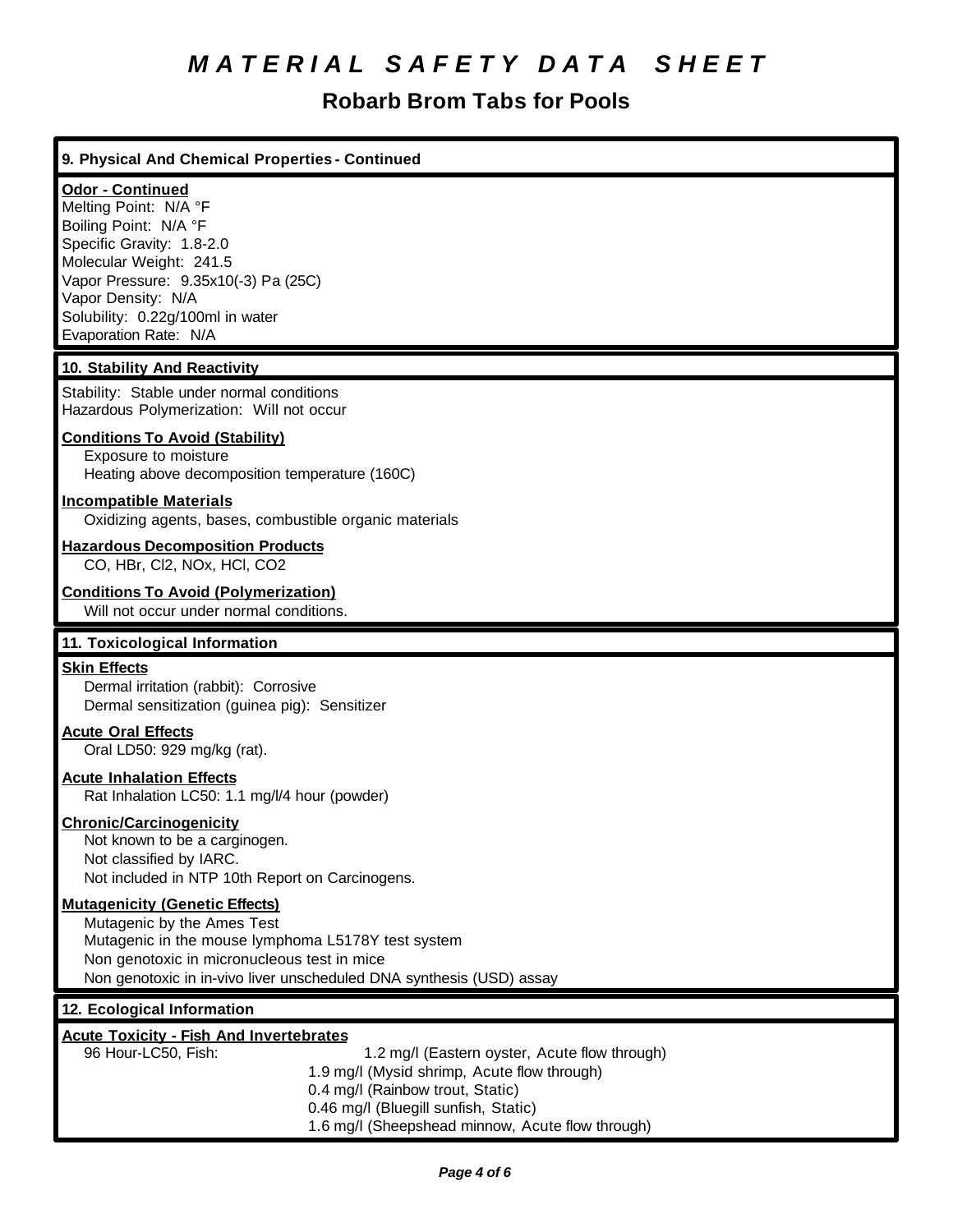# **Robarb Brom Tabs for Pools**

| 12. Ecological Information - Continued                                                                                                                                                                                                                                                                         |
|----------------------------------------------------------------------------------------------------------------------------------------------------------------------------------------------------------------------------------------------------------------------------------------------------------------|
| <b>Acute Toxicity - Fish And Invertebrates - Continued</b><br>48 Hour-LC50, Daphnia magna 0.75 mg/l (Static)                                                                                                                                                                                                   |
| <b>Acute And Dietary Toxicity - Birds</b><br>Oral LD50, Bobwhite quail<br>1839 mg/kg<br>Dietary LC50, Mallard duck<br>>5620 ppm<br>Dietary LC50, Bobwhite quail<br>>5620 ppm                                                                                                                                   |
| 13. Disposal Considerations                                                                                                                                                                                                                                                                                    |
| Disposal Method:<br>Dispose of in approved landfill sites or an approved incinerator. Crush and bury empty containers. Avoid access to<br>streams, lakes, or ponds. Observe all federal, state, and local environmental regulations when disposing of this material.                                           |
| <b>Empty Container:</b><br>Crush and bury empty containers.                                                                                                                                                                                                                                                    |
| 14. Transport Information                                                                                                                                                                                                                                                                                      |
| <b>Proper Shipping Name</b><br>Oxidizing Solid, n.o.s. (Bromo, Chloro-5,5-DimethylHydantoin)                                                                                                                                                                                                                   |
| <b>Hazard Class</b><br>5.1, PGII (<=1 kg Consumer Commodity ORM-D)                                                                                                                                                                                                                                             |
| <b>DOT Identification Number</b><br><b>UN1479</b>                                                                                                                                                                                                                                                              |
| <b>DOT (Pictograms)</b><br><b>OXDIZER</b>                                                                                                                                                                                                                                                                      |
| 15. Regulatory Information                                                                                                                                                                                                                                                                                     |
| <b>U.S. Regulatory Information</b><br>This product is registered under FIFRA.<br>TSCA: EPA Number P-94-34<br>Subject to reporting under SNUR (Significant New Use Rule) -any use, 60 FR 11037                                                                                                                  |
| <b>SARA Hazard Classes</b><br><b>Acute Health Hazard</b><br><b>Reactivity Hazard</b>                                                                                                                                                                                                                           |
| <b>SARA Section 313 Notification</b><br>This product does not contain a chemical listed at or above de minimis concentrations.                                                                                                                                                                                 |
| <b>State Regulations</b><br>This product or its components are not listed on any California Proposition 65 list of carcinogens or reproductive<br>toxicants.                                                                                                                                                   |
| <b>Other International Regulations</b><br>EEC No. 251-171-5<br>Japanese META: ENCS No.:5-6368<br>China Inventory: Listed<br>Philippines: Listed in PICCS<br>Not listed under CERCLA.<br>If this product becomes a waste, it meets the criteria of a hazardous waste as defined under 40 CFR 261 and would have |